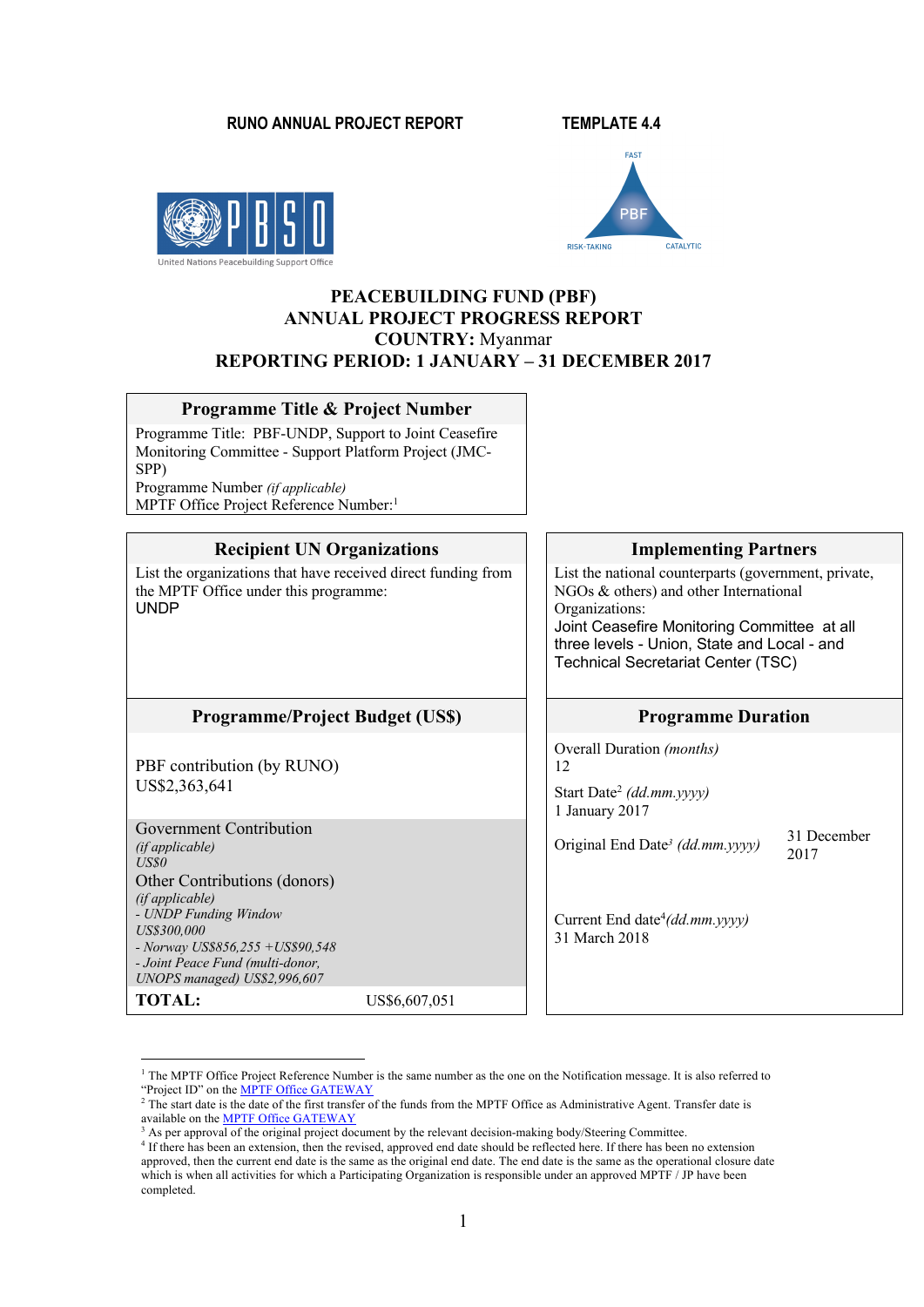# **Programme Assessment/Review/Mid-Term Eval. Report Submitted By**

Assessment/Review - if applicable *please attach* Yes  $\boxtimes$  No Date: Mid-Term Evaluation Report – *if applicable please attach*  $\Box$  Yes  $\Box$  No Date:  $\boxtimes$  No Date:

Name: Adrian Morrice

Title: Chief Technical Adviser / Project Manager Participating Organization (Lead): UNDP Email address: adrian.morrice@undp.org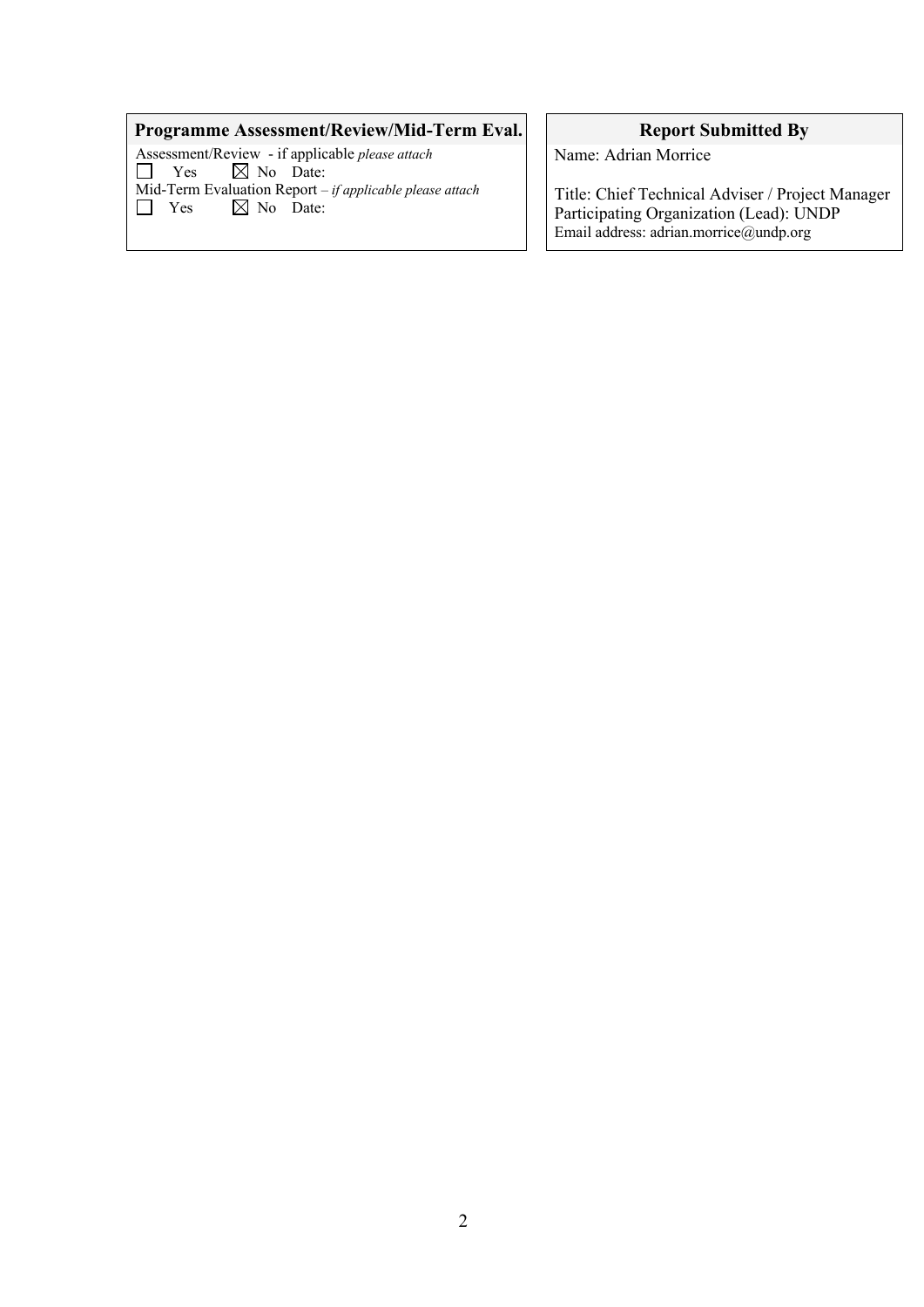### **PART 1 – RESULTS PROGRESS**

## **1.1 Assessment of the current project implementation status and results**

## **For PRF projects, please identify Priority Plan outcome and indicators to which this project is contributing:**

| Priority Plan Outcome to which the project is contributing. |                                                                      |
|-------------------------------------------------------------|----------------------------------------------------------------------|
|                                                             | Priority Plan Outcome indicator(s) to which project is contributing. |

**For both IRF and PRF projects, please rate this project's overall achievement of results to date:** on track

**For both IRF and PRF projects, outline progress against each project outcome, using the format below. The space in the template allows for up to four project outcomes.**

**Outcome Statement 1: JMC effectively undertakes ceasefire monitoring in accordance with NCA and informed by international humanitarian law and international human rights law**

### **Rate the current status of the outcome: on track**

| Indicator 1: | Baseline: |
|--------------|-----------|
|              | Target:   |
| See attached | Progress: |
|              |           |
| Indicator 2: | Baseline: |
|              | Target:   |
|              | Progress: |
|              |           |
| Indicator 3: | Baseline: |
|              | Target:   |
|              | Progress: |

### **Output progress**

*List the key outputs achieved under this Outcome in the reporting period (1000 character limit).Outputs are the immediate deliverables for a project.*

*From Apr-Sep the JMC was established across all 3 levels - 1x Union, 5x State and 2x Local (U/S/L). Technical staff were recruited, and offices opened in ceasefire areas. The UNDP project was launched, staff recruited, and capacity building began. The JMC-U approved more than 14 ToRs or SOPs, and carried out ceasefire activities, most importantly signatories are beginning to implement relevant provisions of the NCA. For example, the JMC monitored and verified NCA violations, and formally and informally resolved conflicts. The UN conducted a Technical Needs Assessment, and international technical assistance is being provided. There remains an urgency to address implementation issues that the tri-partite institution is experiencing, and to nurture trust in the institution and among its members. But there is also significant variation within and between the JMC structures and actors.* 

### **Outcome progress**

*Describe progress made during the reporting period toward the achievement of this outcome. This analysis should reflect the above indicator progress and the output achievement. Is there evidence of the outcome contributing to peacebuilding and to the specific conflict triggers (3000 character limit)?*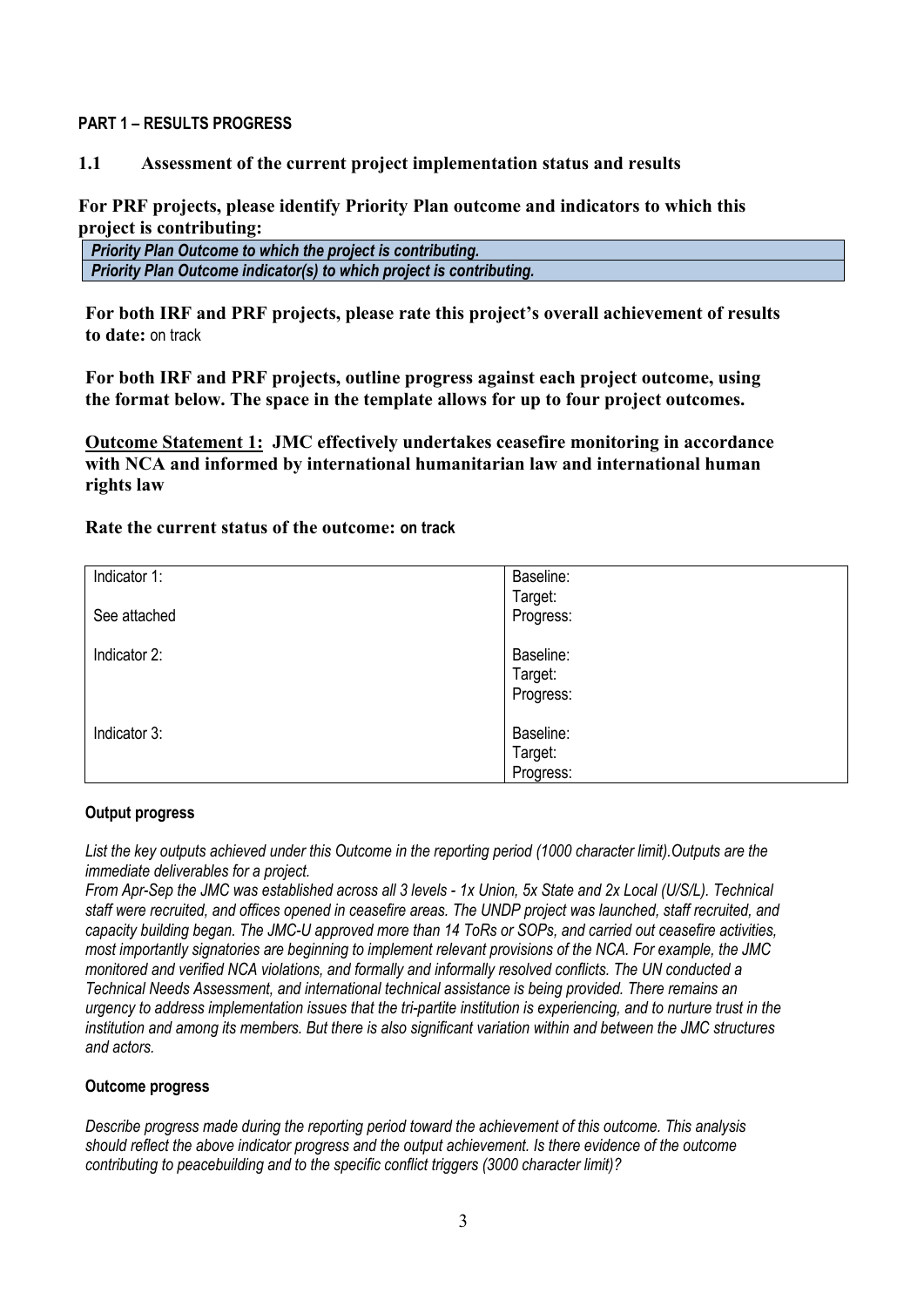**Given delays in start-up, and the continuing development of the MEL framework, the impact on peacebuilding is too early to measure. Much of the information on conflict resolution remains confidential between the parties. However, the JMC has already through its work, been able to reduce tensions in ceasefire areas with limited resources. The support from PBF has enabled the JMC to quickly increase operations and significantly improve its capability to solve tensions peacefully which will enable longterm peacebuilding in those areas. Recent JMC analysis of complaints filed in its Complaint Management System from April to end September found that most complaints are invalid or not related to the JMC's mandates, and some complaints were resolved by military commanders at bilateral meeting and informal discussion.** 

#### **Reasons for low achievement and rectifying measures**

*If sufficient progress is not being made, what are the key reasons, bottlenecks and challenges? Were these foreseen in the risk matrix? How are they being addressed and what will be the rectifying measures (1500 character limit)?*

**Several issues are evident at this stage of the JMC's development: first, the institution's delivery is lower than budgeted. This is due to slower than planned recruitment and procurement, but mostly from slower agreement on the location and opening of JMC-L offices where most operational costs would be borne. The JMC-U is looking to negotiate more L offices in its next January meeting, and the UNDP project has worked to support more realistic budgeting. Second, 2 of 3 baselines are complete, namely TNA and HACT assessment, however several of the indicators wait on a community perception survey. This will be a sensitive exercise, and the TSC is recruiting its own MEL staff to lead it. With UN and JPF support the TSC plan to complete the baseline Jan-Mar 2018. UNDP has written a plan agreed with TSC and JPF to conduct the survey, subject to JMC-U approval in January 2018.** 

#### **Outcome Statement 2:**

#### **Rate the current status of the outcome: on track**

| Indicator 1: | Baseline:<br>Target:<br>Progress: |
|--------------|-----------------------------------|
| Indicator 2: | Baseline:<br>Target:<br>Progress: |
| Indicator 3: | Baseline:<br>Target:<br>Progress: |

### **Output progress**

*List the key outputs achieved under this Outcome in the reporting period (1000 character limit).Outputs are the immediate deliverables for a project.*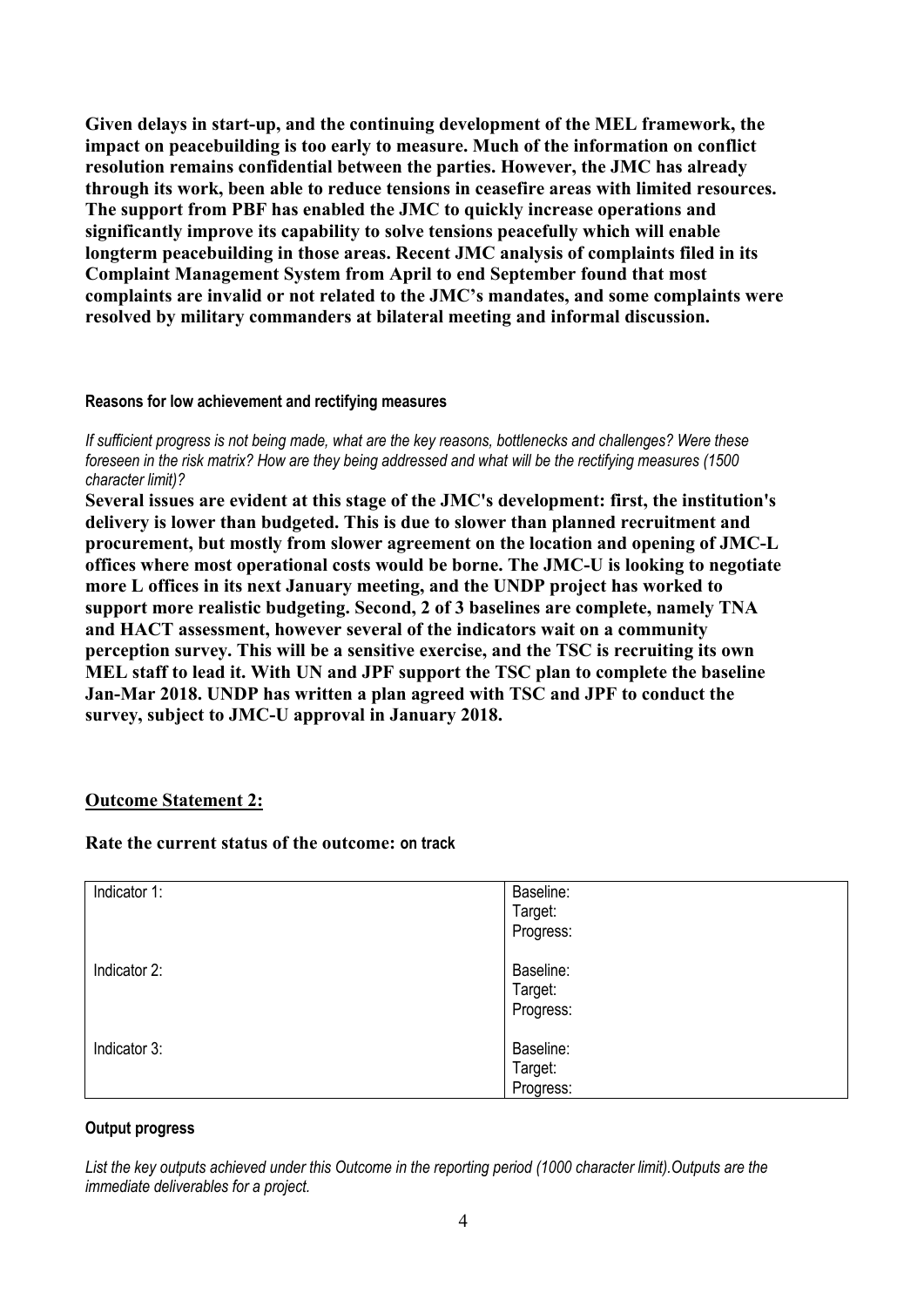#### **Outcome progress**

*Describe progress made during the reporting period toward the achievement of this outcome. This analysis should reflect the above indicator progress and the output achievement. Is there evidence of the outcome contributing to peacebuilding and to the specific conflict triggers (3000 character limit)?* 

#### **Reasons for low achievement and rectifying measures**

*If sufficient progress is not being made, what are the key reasons, bottlenecks and challenges? Were these foreseen in the risk matrix? How are they being addressed and what will be the rectifying measures (1500 character limit)?*

### **Outcome Statement 3:**

#### **Rate the current status of the outcome: on track**

| Indicator 1: | Baseline:<br>Target:<br>Progress: |
|--------------|-----------------------------------|
| Indicator 2: | Baseline:<br>Target:<br>Progress: |
| Indicator 3: | Baseline:<br>Target:<br>Progress: |

### **Output progress**

*List the key outputs achieved under this Outcome in the reporting period (1000 character limit).Outputs are the immediate deliverables for a project.*

### **Outcome progress**

*Describe progress made during the reporting period toward the achievement of this outcome. This analysis should reflect the above indicator progress and the output achievement. Is there evidence of the outcome contributing to peacebuilding and to the specific conflict triggers (3000 character limit)?* 

#### **Reasons for low achievement and rectifying measures**

*If sufficient progress is not being made, what are the key reasons, bottlenecks and challenges? Were these foreseen in the risk matrix? How are they being addressed and what will be the rectifying measures (1500 character limit)?*

# **Outcome Statement 4:**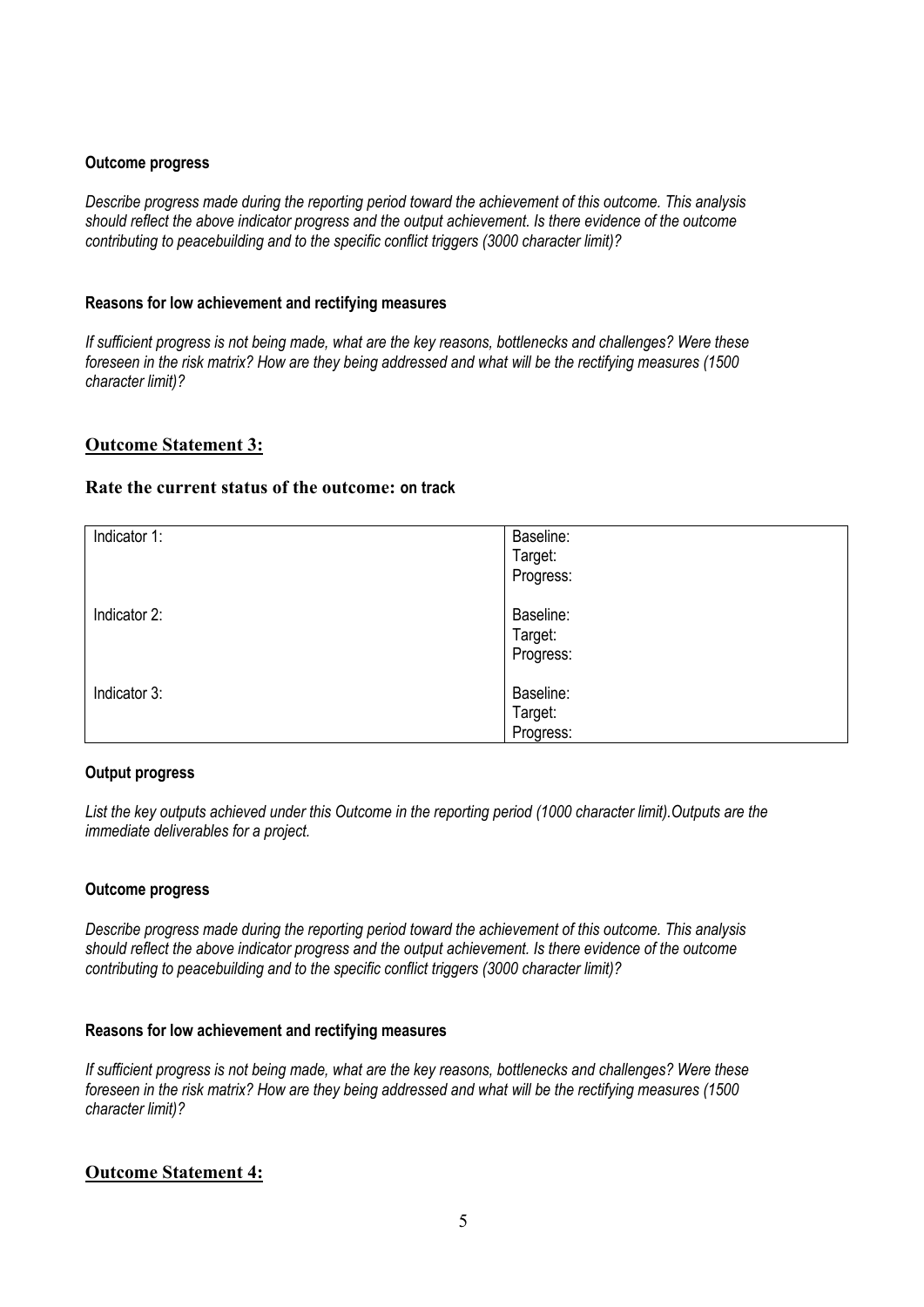#### **Rate the current status of the outcome: on track**

| Indicator 1: | Baseline:<br>Target:<br>Progress: |
|--------------|-----------------------------------|
| Indicator 2: | Baseline:<br>Target:<br>Progress: |
| Indicator 3: | Baseline:<br>Target:<br>Progress: |

### **Output progress**

*List the key outputs achieved under this Outcome in the reporting period (1000 character limit).Outputs are the immediate deliverables for a project.*

#### **Outcome progress**

*Describe progress made during the reporting period toward the achievement of this outcome. This analysis should reflect the above indicator progress and the output achievement. Is there evidence of the outcome contributing to peacebuilding and to the specific conflict triggers (3000 character limit)?* 

#### **Reasons for low achievement and rectifying measures**

*If sufficient progress is not being made, what are the key reasons, bottlenecks and challenges? Were these foreseen in the risk matrix? How are they being addressed and what will be the rectifying measures (1500 character limit)?*

## **1.2 Assessment of project evidence base, risk, catalytic effects, gender in the reporting period**

| Evidence base: What is the          | As above, as this is an inititation project, MEL remains in         |  |  |
|-------------------------------------|---------------------------------------------------------------------|--|--|
| evidence base for this report and   | development. By the end of the year the JMC had developed a         |  |  |
| for project progress? What          | reporting system within and between offices and headquarters,       |  |  |
| consultation/validation process has | and is moving from activity to more analytical progress             |  |  |
| taken place on this report (1000)   | reporting. It counts its main activities, such as meetings and      |  |  |
| character limit)?                   | decisions beween the parties, and drafting, finalisation and        |  |  |
|                                     | reviewing of ToRs and SOPs. It is also now counting - and           |  |  |
|                                     | gender aggregating - public outreach activities with                |  |  |
|                                     | communities, often the only connection the public have with the     |  |  |
|                                     | peace process. While only quantitative, these are significant given |  |  |
|                                     | the fact the JMC is the first sub-national joint peace architecture |  |  |
|                                     | in Myanmar's history.                                               |  |  |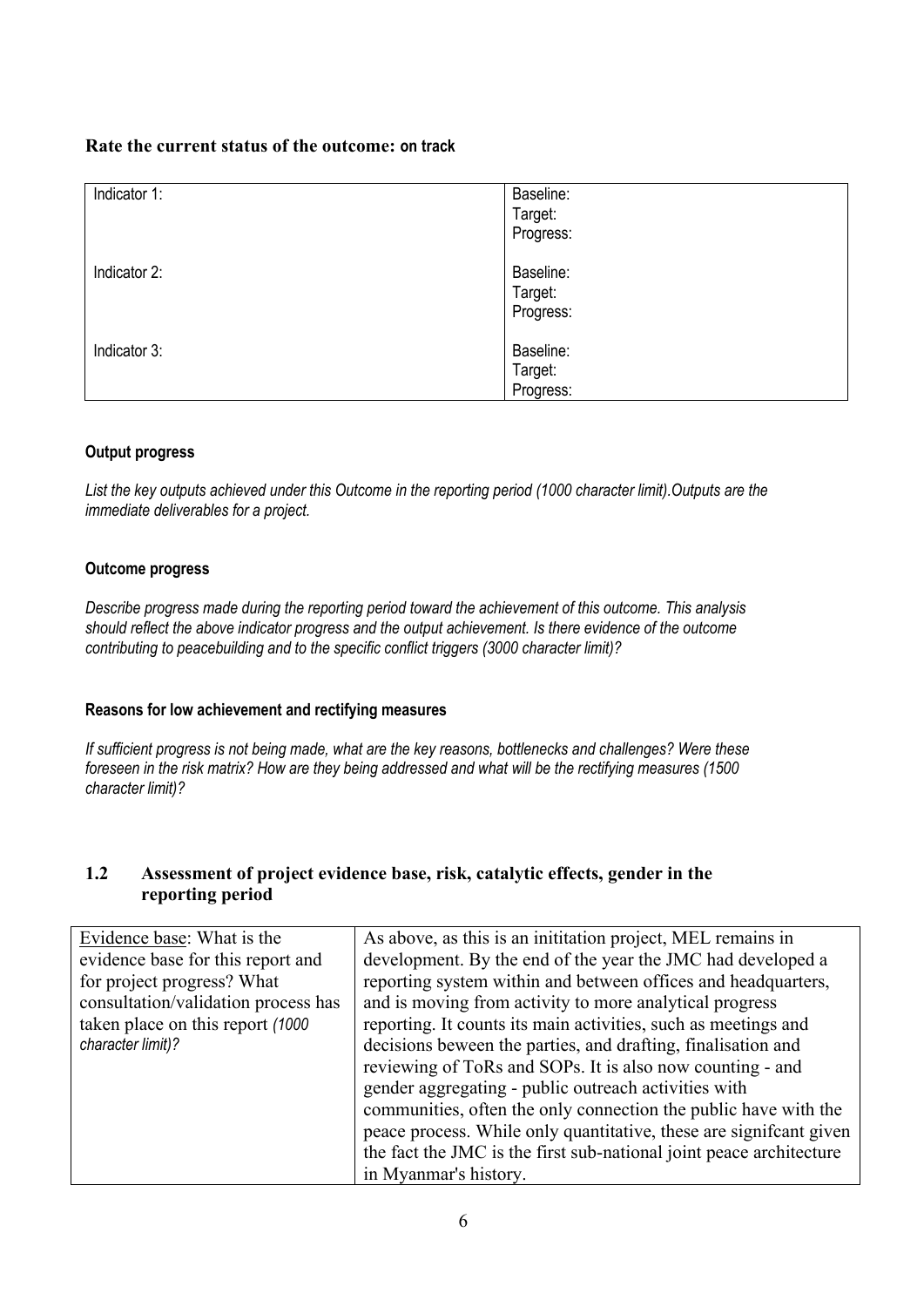| Funding gaps: Did the project fill       | Yes, the JPF funding reflected above completes the project         |
|------------------------------------------|--------------------------------------------------------------------|
| critical funding gaps in                 | resource mobilisation                                              |
| peacebuilding in the country?            |                                                                    |
| Briefly describe. (1500 character limit) |                                                                    |
| Catalytic effects: Did the project       | Yes, both by attracting the final funding and by helping establish |
| achieve any catalytic effects, either    | what is (currently) Myanmar's most effective conflict resolution   |
| through attracting additional            | institution, former enemy combatants sitting across the table and  |
| funding commitments or creating          | identifying, negotiating and resolving disputes and alleged        |
| immediate conditions to unblock/         | violations of the NCA, as well as designing future NCA             |
| accelerate peace relevant                | implementation, such as on disengagement of forces.                |
| processes? Briefly describe. (1500       |                                                                    |
| character limit)                         |                                                                    |
| Risk taking/innovation: Did the          | The JMC is a particularly risky project, given the legacy of over  |
| project support any innovative or        | 60 years armed conflict, and the interplay of political, security  |
| risky activities to achieve              | and economic (legal and illegal) activities that are at stake, and |
| peacebuilding results? What were         | the current lack of progress on interim arrangements. Armed        |
| they and what was the result? (1500      | clashes have reduced in NCA signatory areas, and members state     |
| character limit)                         | that some trust and confidence is beginning to be built, though    |
|                                          | evidence of this also awaits the perception survey.                |
| Gender: How have gender                  | The JMC took concerted efforts to strengthen the gender and        |
| considerations been mainstreamed         | inclusion provisions of its work, with a high percentage of        |
| in the project to the extent             | women recruited into the TSC at all levels, and women              |
| possible? Is the original gender         | nominated as civilian members of JMC state committees. This is     |
| marker for the project still the right   | significant because Myanmar Army and EAOs have few and do          |
| one? Briefly justify. (1500 character    | not nominate women commanders as committee members, as             |
| limit)                                   | well that civilian members are essential for the conflict          |
|                                          | resolution in the JMC setting in general, as well as specifically  |
|                                          | for SGBV cases. The TNA findings and recommendations               |
|                                          | include a number of key recommendations and actions for            |
|                                          | strengthening gender and inclusions provisions. Following the      |
|                                          | JMC discussion of the TNA recommendations, further                 |
|                                          | strengthening of these areas are expected to be included in the    |
|                                          | JMC's work plans and then in the Project AWP. The Project's        |
|                                          | LogFrame includes a number of indicators that will specifically    |
|                                          | measure its gender and inclusion provisions, and the baseline-     |
|                                          | setting will commence next quarter.                                |
| Other issues: Are there any other        | Because the project started 1 April, a no-cost-extension has been  |
| issues concerning project                | submitted to PBF to 31 March 2018                                  |
| implementation that should be            |                                                                    |
| shared with PBSO? This can               |                                                                    |
| include any cross-cutting issues or      |                                                                    |
| other issues which have not been         |                                                                    |
| included in the report so far. (1500)    |                                                                    |
| character limit)                         |                                                                    |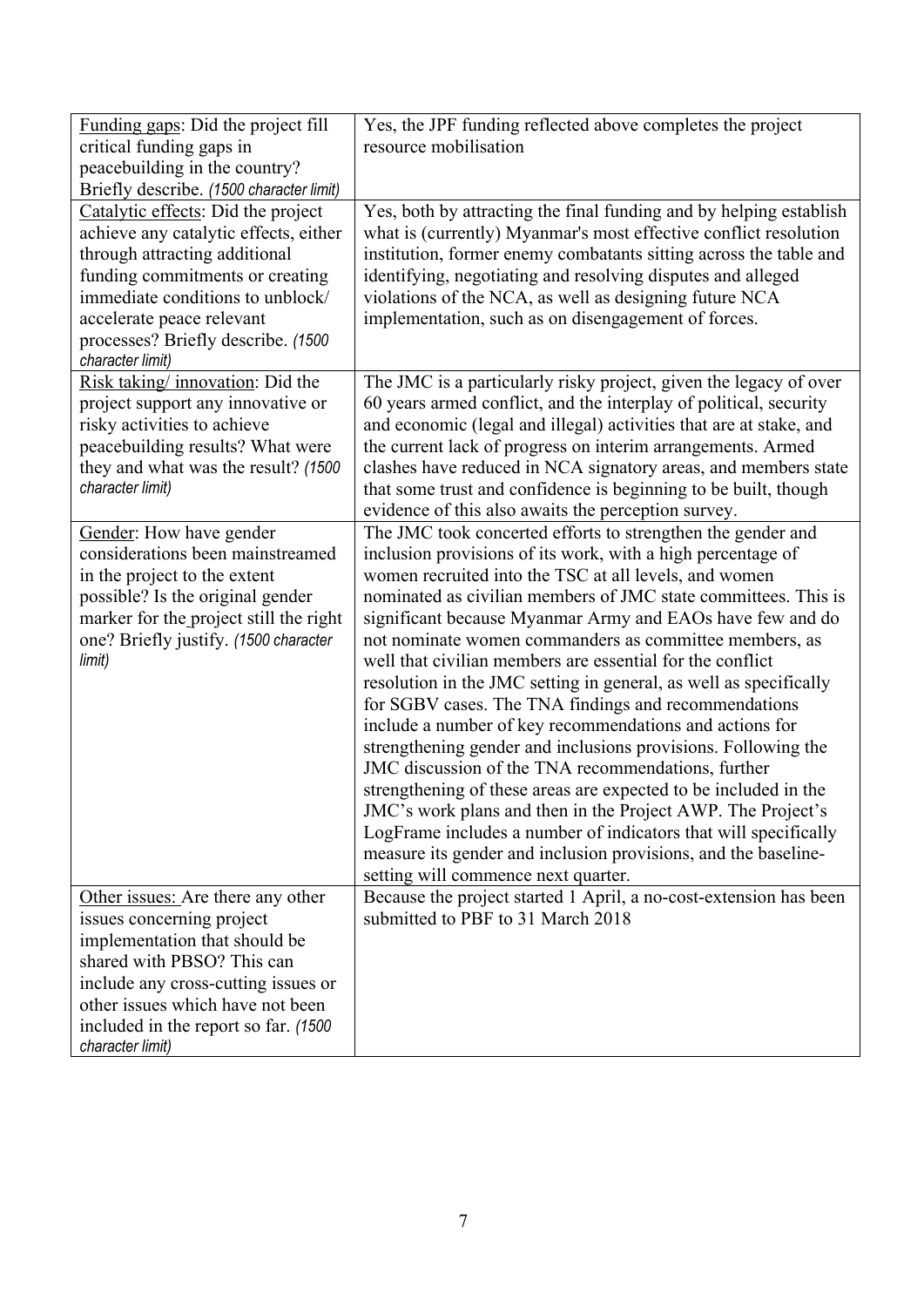# **PART 2: LESSONS LEARNED AND SUCCESS STORY**

# **2.1 Lessons learned**

*Provide at least three key lessons learned from the implementation of the project. These can include lessons on the themes supported by the project or the project processes and management.*

| Lesson 1 (1000   | The JMC took longer than planned to become operational and has         |
|------------------|------------------------------------------------------------------------|
| character limit) | over-budgeted through 2017                                             |
| Lesson 2 (1000   | The JMC has weathered a challenging period where political dialogue    |
| character limit) | is perceived by EAOs as not advancing, and no new signatories have     |
|                  | joined the JMC. In spite of this, the JMC has continued to resolve and |
|                  | prevent conflict, manage escalation when it does occur, and ensure de- |
|                  | escalation. It has also continued to develop its framework of ToRs and |
|                  | SOPs, essential to frame agreed approaches across 8 distinct EAOs      |
|                  | and the Tatmadaw.                                                      |
| Lesson 3 (1000   | PBF funding and UNDP and other UN (DPA) support has been               |
| character limit) | catalytic to partner and accompany the JMC during its development.     |
|                  | Two aspects have been key: ceasefire expertise, through the TNA and    |
|                  | through disengagement experts, and; administrative and financial       |
|                  | capacity building and support, for example, to transfer to new more    |
|                  | sustainable cash advance system for their operations.                  |
| Lesson 4 (1000)  |                                                                        |
| character limit) |                                                                        |
| Lesson 5 (1000   |                                                                        |
| character limit) |                                                                        |

# **2.2 Success story (OPTIONAL)**

*Provide one success story from the project implementation which can be shared on the PBSO website and Newsletter as well as the Annual Report on Fund performance. Please include key facts and figures and any citations (3000 character limit).*

# **PART 3** *–* **FINANCIAL PROGRESS AND MANAGEMENT ARRANGEMENTS**

### **3.1 Comments on the overall state of financial expenditure**

*Please rate whether project financial expenditures are on track, slightly delayed, or off track: delayed*

If expenditure is delayed or off track, please provide a brief explanation (500 characters maximum):

As above, over-budgeting has been occuring, with ambitious operational targets being set, in particular to try to meet the JMC's goal of opening 10 JMC-L offices by the end of March 2018. To date only 2 of those offices are open, due in large part to difficult negotiations between the Tatmadaw each EAO about when and where those offices would open.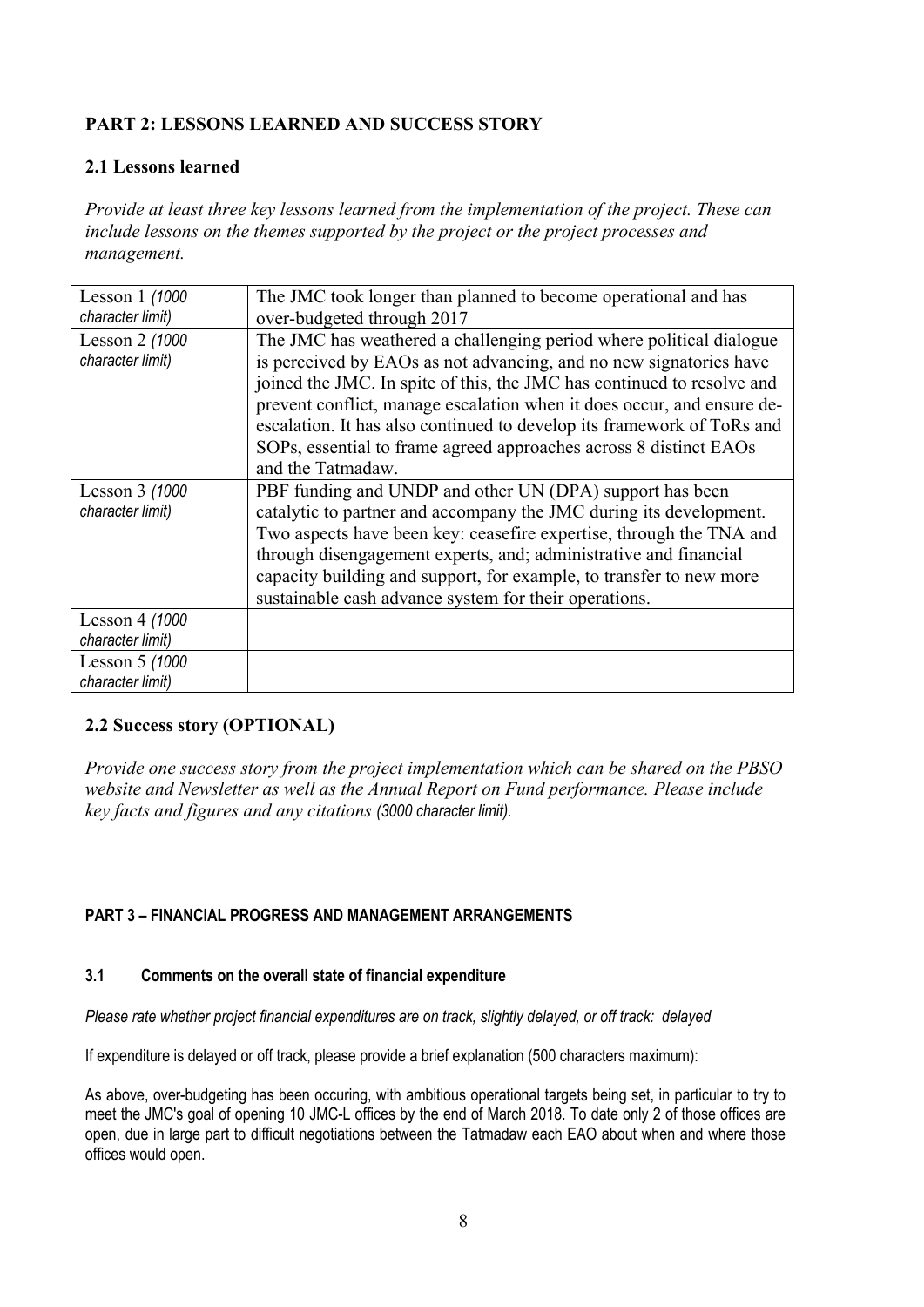Please provide an overview of expensed project budget by outcome and output as per the table below.<sup>5</sup>

| Outcome 1: |             |              |          |          |                |  |  |
|------------|-------------|--------------|----------|----------|----------------|--|--|
| Output     | Output name |              | Approved | Expensed | Any remarks on |  |  |
| number     |             | <b>RUNOs</b> | budget   | budget   | expenditure    |  |  |
| Output 1.1 |             |              |          |          |                |  |  |
| Output 1.2 |             |              |          |          |                |  |  |
| Output 1.3 |             |              |          |          |                |  |  |
| Outcome 2: |             |              |          |          |                |  |  |
| Output 2.1 |             |              |          |          |                |  |  |
| Output 2.2 |             |              |          |          |                |  |  |
| Output 2.3 |             |              |          |          |                |  |  |
| Outcome 3: |             |              |          |          |                |  |  |
| Output 3.1 |             |              |          |          |                |  |  |
| Output 3.2 |             |              |          |          |                |  |  |
| Output 3.3 |             |              |          |          |                |  |  |
| Etc        |             |              |          |          |                |  |  |

# **3.2 Comments on management and implementation arrangements**

*Please comment on the management and implementation arrangements for the project, such as: the effectiveness of the implementation partnerships, coordination/coherence with other projects, any South-South cooperation, the modalities of support, any capacity building aspect, the use of partner country systems if any, the support by the PBF Secretariat and oversight by the Joint Steering Committee (for PRF only). Please also mention if there have been any changes to the project (what kind and when); or whether any changes are envisaged in the near future* (2000 character maximum):

In 2017 UNDP established the project board, which was a challenging exercise. Few project boards worldwide would have the constellation of operational armed state and non-state actors in the one body. Two meetings were successfully held in 2017.

The project document, approved by the JMC and government, stated the UNDP project would be co-located with the JMC. This, for various reasons, has not occurred, making more difficult the sort of close day-to-day support needed to be available to the JMC. Now the project is renting an office near the JMC.

The JMC is also currently planning a new project structure for Phase 2, intending to 1) extend (request UN to NCE) the current project to end June 2018, using current unspent money, with the possibility of requesting top up if needed, 2) to being Phase 2 under a different configuration, including to accept JPF's request to directly fund the JMC, and therefore to 3) write to request the UN to provide support under this new structure, which would likely entail a multi-donor project, funding part of JMC's budget, coordinating international technical assistance, and providing TA for both ceasefire technical areas, as well as institutional development.

 $<sup>5</sup>$  Please note that financial information is preliminary pending submission of annual financial report to the</sup> Administrative Agent.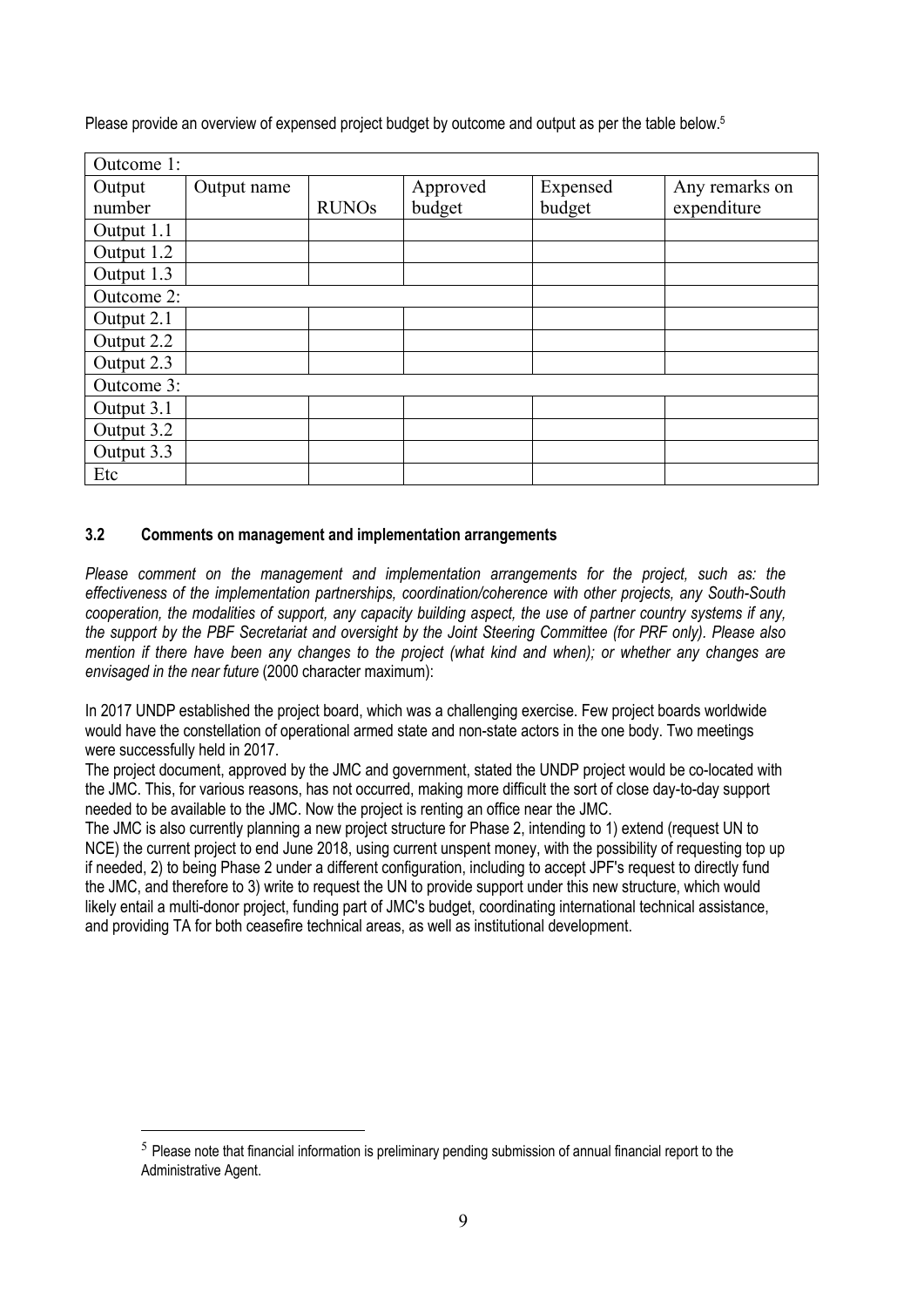# **April to September 20171**

| <b>Outputs/Results and activities</b>                                                                                                                                                            | <b>Indicators</b>                                                                                                                                                                                                                                                          | <b>Baseline</b> | <b>Target</b>                       | <b>Progress towards</b><br>targets Q2                                            |
|--------------------------------------------------------------------------------------------------------------------------------------------------------------------------------------------------|----------------------------------------------------------------------------------------------------------------------------------------------------------------------------------------------------------------------------------------------------------------------------|-----------------|-------------------------------------|----------------------------------------------------------------------------------|
| <b>Outcome statement 1: JMC effectively</b><br>undertakes ceasefire monitoring in accordance<br>with NCA and informed by international<br>humanitarian law and international human<br>rights law | Indicator 1. # and % of NCA violations addressed<br>effectively against established criteria (criteria to be<br>developed, with the TSC, including on civilian protection)                                                                                                 | tbc             | tbc                                 | Pending the<br>establishment of<br>criteria and baseline                         |
|                                                                                                                                                                                                  | Indicator 2. Perceptions of confidence of NCA signatories<br>in the JMC against established criteria (criteria to be<br>developed, with the TSC, including on jointness)                                                                                                   | tbc             | tbc                                 | Pending the<br>establishment of<br>criteria and baseline                         |
|                                                                                                                                                                                                  | Indicator 3. % of public who express understanding of the<br>JMC's mandate and functions in respective areas                                                                                                                                                               | tbc             | tbc                                 | Pending baseline                                                                 |
|                                                                                                                                                                                                  |                                                                                                                                                                                                                                                                            |                 |                                     |                                                                                  |
| Result #1: JMC is set up and carries out its core<br>functions                                                                                                                                   | Indicator 1.1: # and % of sampled ceasefire violations<br>under the mandate of the JMC, where JMC members<br>report being satisfied with the MVR process                                                                                                                   | tbc             | tbc                                 | Pending baseline                                                                 |
|                                                                                                                                                                                                  | Indicator 1.2: % increase or decreases in reported<br>incidents with analysis for increase/decrease                                                                                                                                                                        | tbc             | tbc                                 | Pending baseline                                                                 |
|                                                                                                                                                                                                  | Indicator 1.3: % of civilians who state that they (or<br>someone they know) have reported violations into the<br>ceasefire complaints mechanisms have been satisfied with<br>the manner in which complaints were handled (Ranking to<br>be developed for the satisfaction) | tbc             | tbc                                 | Pending the<br>establishment of<br>ranking and baseline                          |
| Activity 1.1 The JMC tripartite mechanism<br>established at central level in target<br>states/regions and in priority township<br><b>locations</b>                                               | Indicator 1.1.1: # of JMC committee bodies constituted<br>and fully operational (against established criteria) at<br>Union, State/Region and Local levels (criteria to be<br>developed)                                                                                    | n/a             | 1 JMC-U, 6<br>JMC-S and<br>10 JMC-L | Pending the<br>establishment of<br>ranking; 1x JMC-U, 5x<br>JMC-S, and 2x JMC-Ls |

<sup>&</sup>lt;sup>1</sup> Note this LogFrame has been modified and improved, to reflect the changing project circumstances. This version was submitted to and endorsed by the project board in its first meeting, 22 September 2017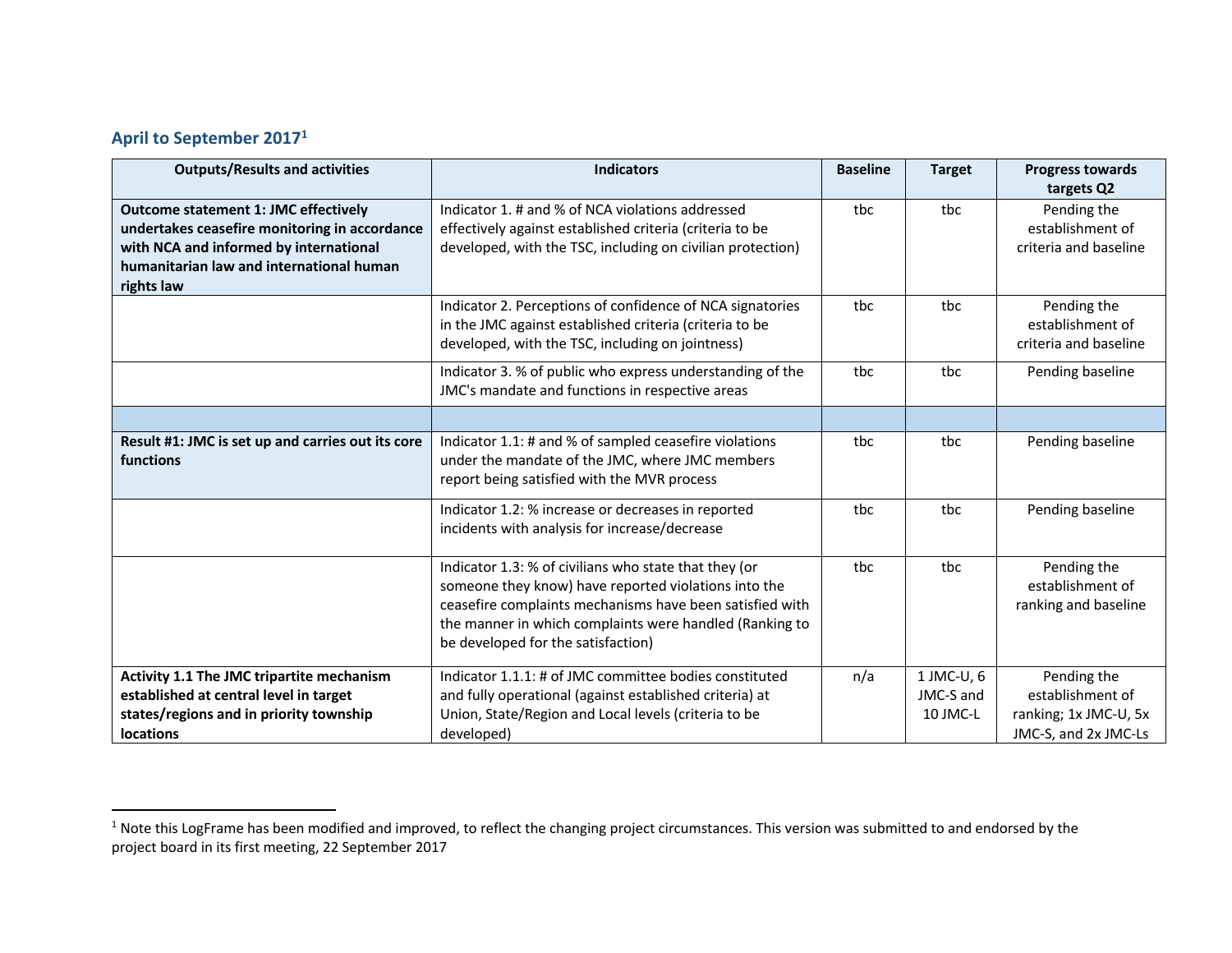#### *- Not for circulation -*

| <b>Outputs/Results and activities</b>                                                                                                                                                                  | <b>Indicators</b>                                                                                                                                                                                   |     | <b>Target</b>                        | <b>Progress towards</b><br>targets Q2                                                                                                                                                                                                                                    |
|--------------------------------------------------------------------------------------------------------------------------------------------------------------------------------------------------------|-----------------------------------------------------------------------------------------------------------------------------------------------------------------------------------------------------|-----|--------------------------------------|--------------------------------------------------------------------------------------------------------------------------------------------------------------------------------------------------------------------------------------------------------------------------|
|                                                                                                                                                                                                        | Indicator 1.1.2: # and % of women civilian members in JMC<br>committee bodies at union, state/region and local levels<br>(disaggregated by membership, i.e.<br>Government/Tatmadaw, EOA, civilian)  | tbc | 30%                                  | 8%                                                                                                                                                                                                                                                                       |
|                                                                                                                                                                                                        | Indicator 1.1.3: # and % of meetings held jointly (against<br>established criteria including joint agenda-setting,<br>meetings in mutually-agreed locations)                                        | n/a | tbc                                  | Pending the<br>establishment of<br>criteria. 2 JMC-U<br>meetings; 4 JMC-S Shan<br>meetings; 3 JMC-S<br>Tannitharyi meetings; 2<br>JMC-S Kayin meetings;<br>2 JMC-S Mon meetings;<br>3 JMC-S Bago meetings;<br>3 JMC-L Langkho<br>meetings; and 1 JMC-L<br>Hpapun meeting |
| Activity 1.2 JMC-TSC offices are functioning<br>and staffed, at central level, in target states/<br>regions and in priority local areas                                                                | Indicator 1.2.1: # of JMC TSC offices functional against<br>established criteria (criteria to be developed)                                                                                         |     | 1 TSC-U, 6<br>TSC-S, and<br>10 TSC-L | Pending the<br>establishment of<br>criteria. 1 TSC-U, 5 TSC-<br>S, and 2 TSC-Ls                                                                                                                                                                                          |
|                                                                                                                                                                                                        | Indicator 1.2.2: # and % of women employed at TSC at all<br>levels (disaggregated by role: (management, programme,<br>operations, and support services level (union, state, local)<br>and location) |     | 30%                                  | 50%                                                                                                                                                                                                                                                                      |
| Activity 1.3 The JMC undertakes MVR activities<br>in response to ceasefire violations and<br>complaints based on pilot SOPs for MVR<br>complaint handling, verification and joint<br>mobile monitoring | Indicator 1.3.1: # of new SOPs drafted and applied that are<br>informed by international humanitarian law and<br>international human rights law                                                     | n/a | 5                                    | SOP on rapid<br>verification was drafted<br>informed by<br>international<br>experience-sharing<br>workshop on best<br>practices                                                                                                                                          |
|                                                                                                                                                                                                        | Indicator 1.3.2: % and # of ceasefire<br>issues/violations/complaints received by the JMC that are<br>in the mandate of the JMC (disaggregated by source and<br>type)                               | tbc | tbc                                  | 139                                                                                                                                                                                                                                                                      |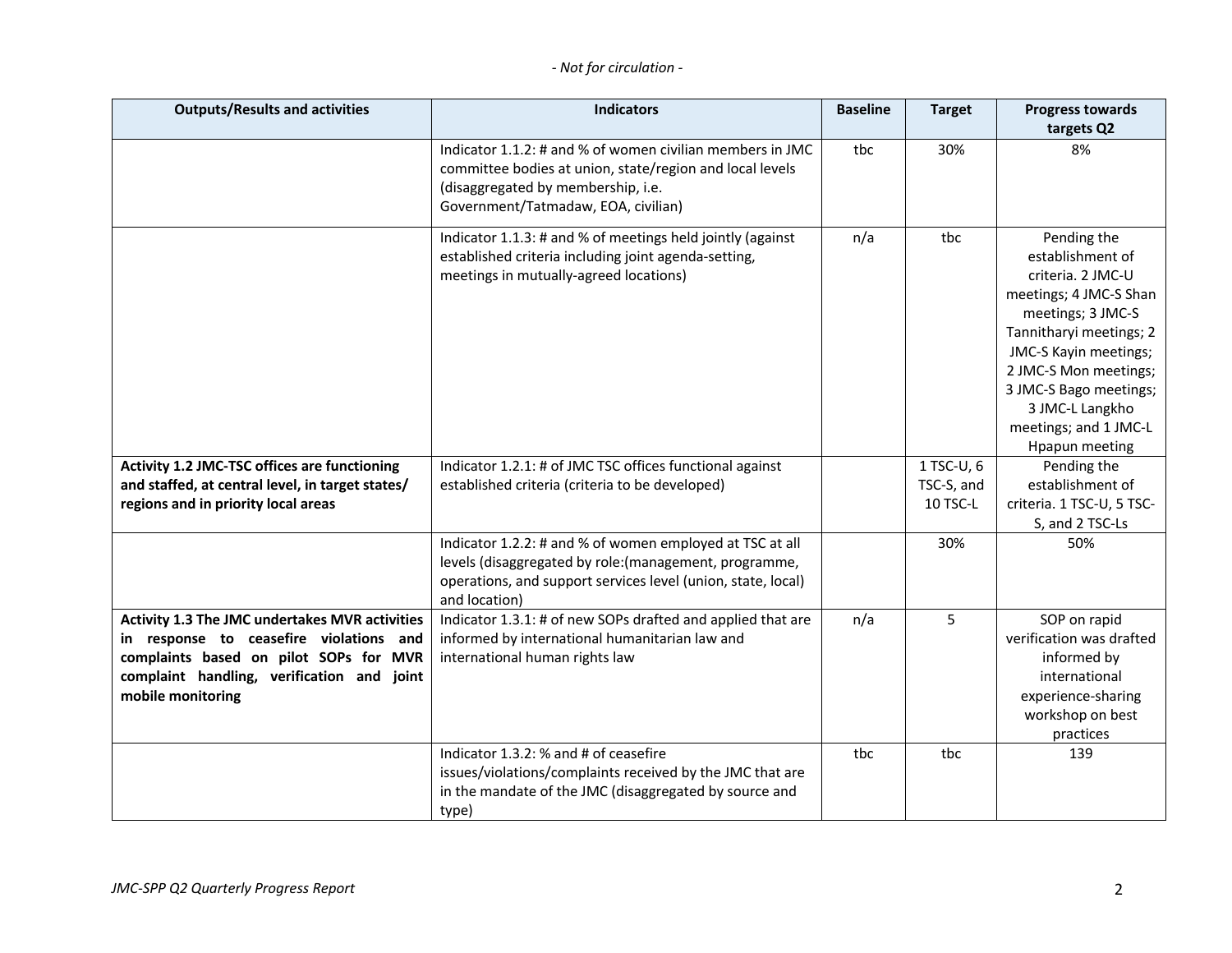#### *- Not for circulation -*

| <b>Outputs/Results and activities</b>                                                                                                | <b>Indicators</b>                                                                                                                                                                  | <b>Baseline</b> | <b>Target</b> | <b>Progress towards</b><br>targets Q2                 |
|--------------------------------------------------------------------------------------------------------------------------------------|------------------------------------------------------------------------------------------------------------------------------------------------------------------------------------|-----------------|---------------|-------------------------------------------------------|
|                                                                                                                                      | Indicator 1.3.3: # and % of ceasefire<br>issues/violations/complaints verified by the JMC<br>(disaggregated by source and type)                                                    | tbc             | tbc           | 20                                                    |
|                                                                                                                                      | Indicator 1.3.4: % and # of ceasefire<br>issues/violations/complaints resolved by the JMC<br>(disaggregated by source and type)                                                    | tbc             | tbc           | tbc                                                   |
| Activity 1.4 JMC members and staff have<br>knowledge and skills to implement core<br>functions                                       | Indicator 1.4.1: Training curricula on MVR and related<br>undertaking (interview case management case referrals<br>etc.) developed and adopted by the JMC                          | n/a             | tbc           | tbc                                                   |
|                                                                                                                                      | Indicator 1.4.2: # of JMC members and TSC and LCM staff<br>completing function specific training courses on agreed<br>curricula (disaggregated by topic/course, level and gender)  | n/a             | 120           | 83                                                    |
|                                                                                                                                      | Indicator 1.4.3: % of training participants who report<br>increased levels of understanding of training topics<br>following training (disaggregated by topic/course and<br>gender) | n/a             | tbc           | tbc                                                   |
|                                                                                                                                      | Indicator 1.4.4: # and % of JMC members who are satisfied<br>with the training and capacity development initiatives (by<br>type, by gender, by topic/workshop type)                | n/a             | tbc           | tbc                                                   |
| Activity 1.5 Communities in ceasefire areas<br>understand the JMC core functions                                                     | Indicator 1.5.1: # of regular joint public consultation by<br>JMC (by location and type)                                                                                           | tbc             | 40            | tbc                                                   |
|                                                                                                                                      | Indicator 1.5.2: # of civilians attending briefing meetings<br>with JMC (disaggregated by sex, by location)                                                                        | tbc             |               | 4,469                                                 |
|                                                                                                                                      |                                                                                                                                                                                    |                 |               |                                                       |
| Result #2: JMC's capacities are strengthened<br>and informed by international humanitarian<br>law and international human rights law | Indicator 2.1: # and descriptions of instances in which<br>training concepts were applied as reported by JMC<br>members                                                            | n/a             | tbc           | Not available                                         |
|                                                                                                                                      | Indicator 2.2: Reflections of JMC members on the quality<br>of technical assistance provided by the Platform (quality<br>includes: usefulness, relevance, timeliness etc.)         | n/a             | tbc           | Not available                                         |
| Activity 2.1 The JMC is supported to draw a<br>validated technical assistance provision plan                                         | Indicator 2.1.1: Multi annual technical assistance plan<br>developed                                                                                                               | n/a             | Aug-17        | TNA report finalized. TA<br>plan under<br>development |